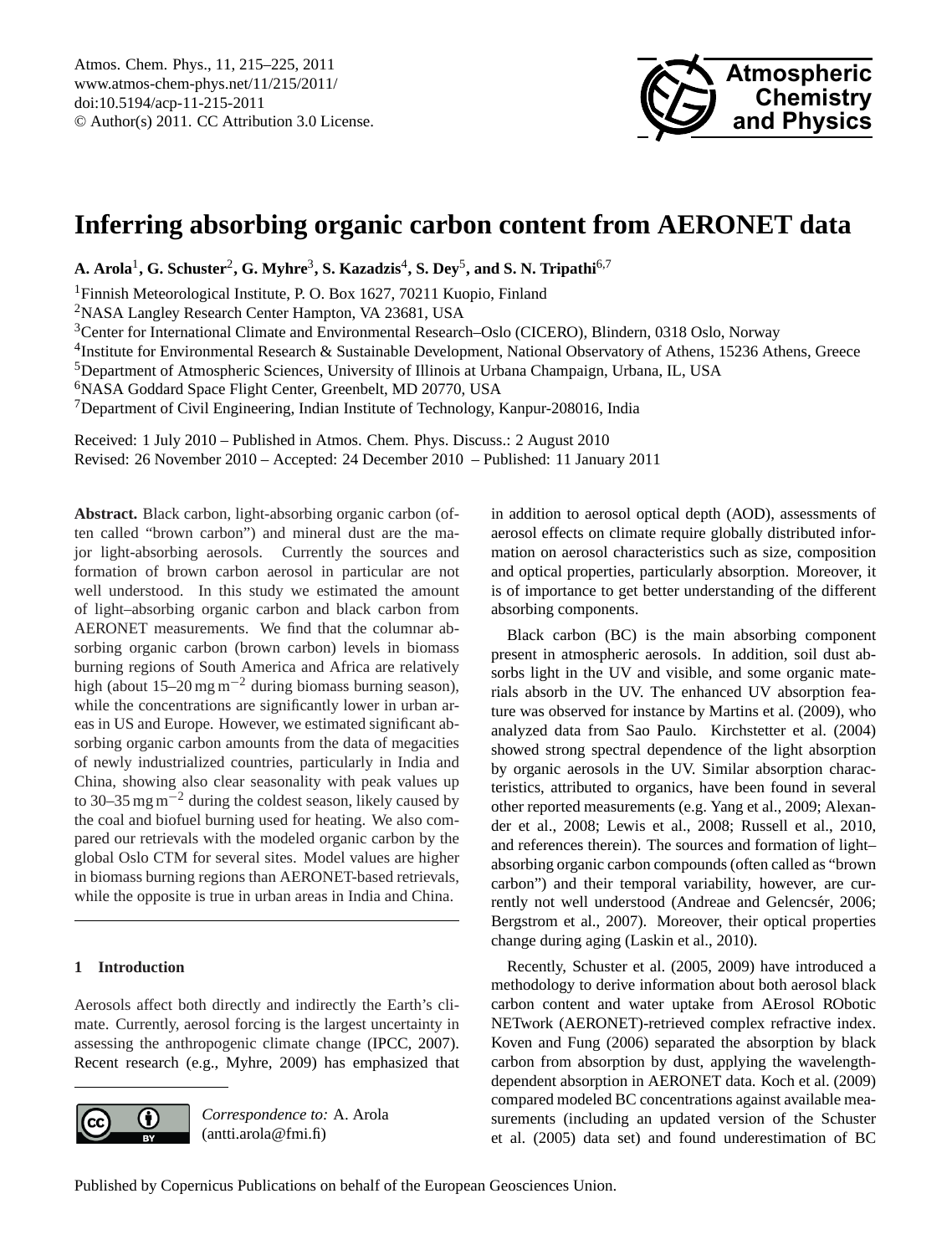by global aerosol models and relatively large diversity between different models. Model behavior (including the emissions) against OC estimates has not been compared to measurements due to the lack of a global reliable OC surface or columnar data set. [Sato et al.](#page-10-9) [\(2003\)](#page-10-9) focused on OC in addition to BC, but they still constrained the modeling by aerosol absorption optical depth from AERONET, not attempting to retrieve directly OC concentrations from AERONET data. [Russell et al.](#page-10-4) [\(2010\)](#page-10-4) assessed the usefulness of AERONET-retrieved single scattering albedo (SSA), aerosol absorption optical depth (AAOD), and absorption Angstrom exponent (AAE) as indicators of aerosol composition, including black carbon, organic matter, and mineral dust. They did not, however, estimate the composition from AERONET measurements.

In our study reported herein, the approach of [Schuster](#page-10-6) [et al.](#page-10-6) [\(2005\)](#page-10-6) was extended and refined to assess whether relevant information about the relative role of organic carbon (OC) absorption can be inferred from AERONET measurements. We retrieved the columnar mass concentration of absorbing organic carbon in mg m<sup>-2</sup> and OC/BC ratio from all available AERONET Level-2 data. We find that the levels in biomass burning regions of South America and Africa are relatively high, while the concentrations are significantly lower in urban areas in US and Europe. However, significant absorbing OC amounts were estimated from the data of megacities of newly industrialized countries, particularly in India and China during coldest season.

#### **2 Data and methods**

## **2.1 AERONET data**

AERONET (AErosol RObotic NETwork) is a globally distributed network of automatic sun and sky scanning radiometers that measure at several wavelengths, typically centered at 0.34, 0.38, 0.44, 0.50, 0.67, 0.87, 0.94, and 1.02 µm. Each band has a full width of approximately 0.010 µm at half maximum (FWHM). All of these spectral bands are utilized in the direct Sun measurements, while four of them are used for the sky radiance, 0.44, 0.67, 0.87 and 1.02 µm. Spectral aerosol optical depth (AOD) is obtained from direct sun measurements, and inversion products of other aerosol optical properties, such as single scattering albedo (SSA), refractive indices and the column integrated aerosol size distributions above the measurement site are provided at the sky radiance wavelengths [\(Holben et al.,](#page-9-6) [1998\)](#page-9-6).

In our study, we used level 2.0 data (quality assured) of refractive indices at four retrieval wavelengths 0.44, 0.67,  $0.87$  and  $1.02 \mu m$  to match model derived refractive indices, in order to retrieve black carbon and organic carbon concentrations.

#### **2.2 Retrieval of absorbing OC**

[Schuster et al.](#page-10-6) [\(2005\)](#page-10-6) demonstrated an approach to retrieve black carbon concentration and specific absorption from AERONET retrievals of imaginary refractive indices. [Dey](#page-9-7) [et al.](#page-9-7) [\(2006\)](#page-9-7) applied this same approach, but included additionally OC or dust as absorbing component. However, they did not focus on retrieved OC concentrations, which is the main focus of our study. We utilized the AERONET measurements of refractive index, and refined the approach of [Schuster et al.](#page-10-6) [\(2005\)](#page-10-6) to focus on spectral absorption and possible influence of OC, to assess whether this kind of information can be retrieved to have climatologically relevant information. Since the main details of the methodology are comprehensively described elsewhere, particularly in [Schus](#page-10-6)[ter et al.](#page-10-6) [\(2005\)](#page-10-6), only main points and assumptions used in our study are summarized here.

We applied the Maxwell-Garnett (MG) mixing rule for a mixture of BC, OC and  $(NH<sub>4</sub>)<sub>2</sub>(SO<sub>4</sub>)$  embedded in water host. The assumed refractive index values of these components are given in the Table 1. We used the values for BC refractive index and density suggested by [Bond and Bergstrom](#page-9-8) [\(2006\)](#page-9-8). We considered a spectrally independent imaginary part,  $(k(\lambda))$  except for OC, for which we fixed  $k(\lambda)$  at 440 nm and 670 nm with the values used by [Kirchstetter et al.](#page-9-1) [\(2004\)](#page-9-1). There are a lot of different OC species with varying absorption properties. However, many of the organic species do not absorb significantly and it has to be stressed that in our approach "organic carbon" should be taken as equivalent for concentration of components causing enhanced absorption at the shortest wavelengths that cannot be explained by BC.

From MG,  $k(\lambda)$  were computed for different combinations of volume fractions of BC ( $f_{BC}$ ) and OC ( $f_{OC}$ ) by minimizing the following equation:

$$
\chi^2 = \sum_{i=1}^4 \frac{(k_i^{\text{rtv}} - k_i^{\text{cal}})^2}{(k_i^{\text{rtv}})^2},\tag{1}
$$

where  $k_i^{\text{rtv}}$  is the AERONET-retrieved imaginary index and  $k_i^{\text{cal}}$  is the value based on MG mixing rule, *i* is the summation index over four wavelengths from AERONET.

The absorbing OC concentration is calculated then

$$
[OC] = f_{OC} \cdot \rho_{OC} \cdot \int \frac{dV}{d\ln r} d\ln r,\tag{2}
$$

where  $f_{OC}$  is volume fraction of absorbing OC that gave the best fit in the Eq. (1),  $\frac{dV}{d\ln r}$  is the particle volume distribution (in  $\mu$ m<sup>3</sup>  $\mu$ m<sup>-2</sup>), available from the AERONET inversion product. For a density of OC ( $\rho_{\text{OC}}$ ), we used the same value of 1.2 g cm−<sup>3</sup> that was suggested by [Turpin and Lim](#page-10-10) [\(2001\)](#page-10-10).

In order to exclude dust dominated cases, we processed only those retrievals that had a ratio of fine mode to total volume concentration larger than 0.5. Moreover, we included the spectral imaginary index with the following restriction, AERONET-based imaginary index at 440 nm had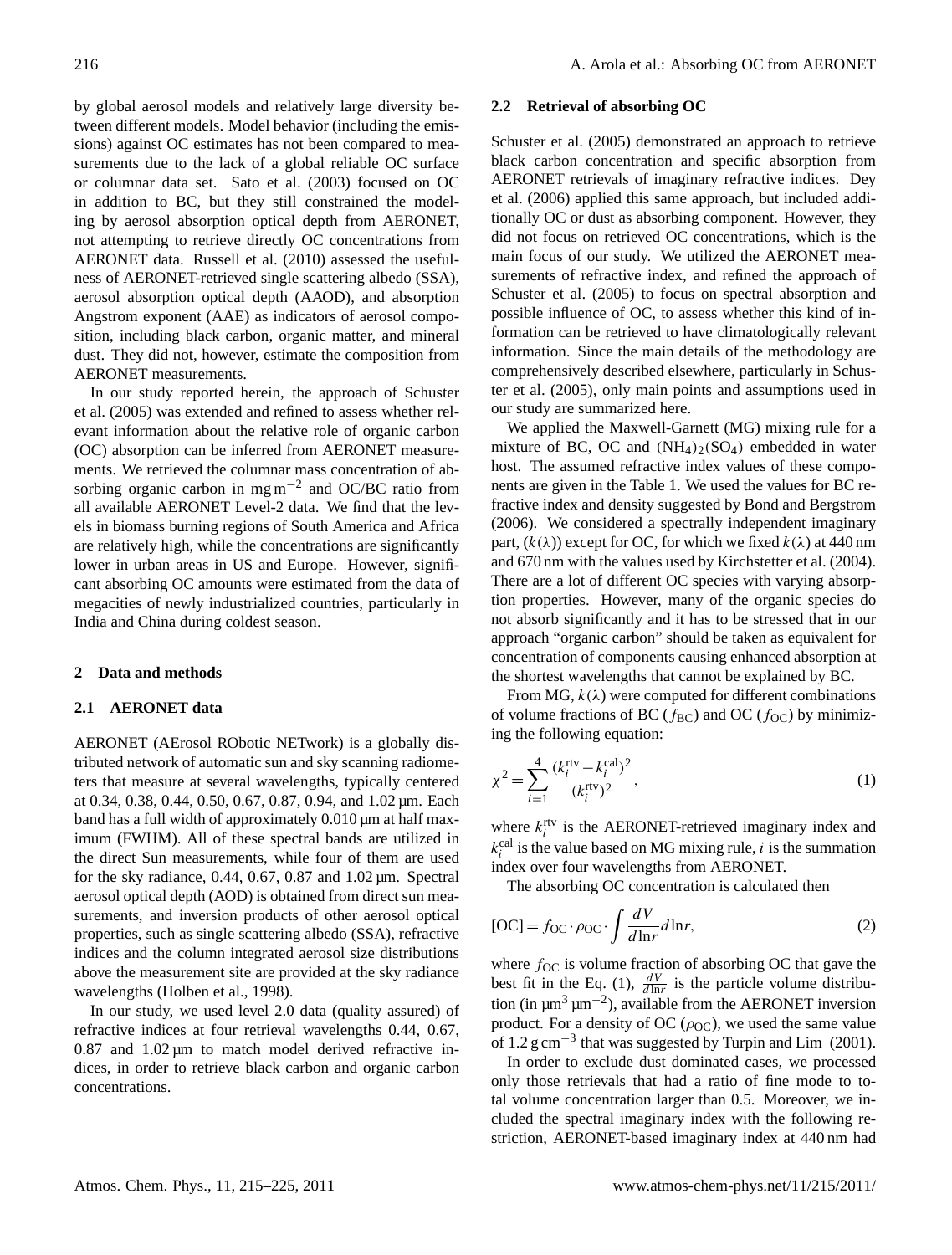**Table 1.** Refractive index values of the components, real part  $(n)$  and imaginary part  $(k)$ . All the components are assumed to be spectrally constant, except for OC whose imaginary index at 440 nm and 670 nm is by [Kirchstetter et al.](#page-9-1) [\(2004\)](#page-9-1) and zero at 870 nm and 1020 nm. Shown are also the imaginary index values for OC, based on [Chen and Bond](#page-9-9) [\(2010\)](#page-9-9) and [Sun et al.](#page-10-11) [\(2007\)](#page-10-11), that were used to assess the sensitivity of the OC retrieval for the assumed imaginary index.

|                                           | n    | k                                              |
|-------------------------------------------|------|------------------------------------------------|
| Water                                     | 1.33 | $1.96 \times 10^{-9}$                          |
| $(NH_4)$ <sub>2</sub> $(SO_4)$            | 1.53 | $10^{-7}$                                      |
| Soot                                      | 1.95 | 0.79                                           |
| OC, Kirchstetter et al. (2004)            | 1.53 | $0.073/0.0034$ (440 nm/670 nm)                 |
| OC, Chen and Bond (2010), $210^{\circ}$ C | 1.53 | $0.0122/0.0013(440\,\text{nm}/670\,\text{nm})$ |
| OC, Chen and Bond (2010), $360^{\circ}$ C | 1.53 | $0.0525/0.0050$ (440 nm/670 nm)                |
| OC, Sun et al. (2007), WSOC               | 1.53 | $0.0232/0.0032$ (440 nm/670 nm)                |
| OC, Sun et al. (2007), WISOC              | 1.53 | $0.1908/0.0131(440\,\text{nm}/670\,\text{nm})$ |



Fig. 1. Absorbing OC column concentrations [mg m<sup>-2</sup>] as a function of AAE from 440/670 nm wavelength pair and the ratio of fine mode to total volume concentration, fine mode fraction (FMF) shown as color. Name of the site is indicated at the top of each subplot.

to be larger than the mean of the imaginary indices at 670, 870 and 1020 nm.

Figure 1 shows an example of our absorbing OC retrievals for several sites as a function of AAE and fine mode to total volume concentration, fine mode fraction (FMF). AAE is calculated from 440 nm and 670 nm wavelength pair. It can be noted that the mean FMF in Kanpur and Beijing is smaller compared to the other sites. On average, an increase in AAE relates to stronger increase in the retrieved absorbing OC amount in Kanpur and Beijing than in biomass burning dominated sites. This is caused by both  $f_{OC}$  and total volume concentration (in Eq. 2) being larger for any given AAE in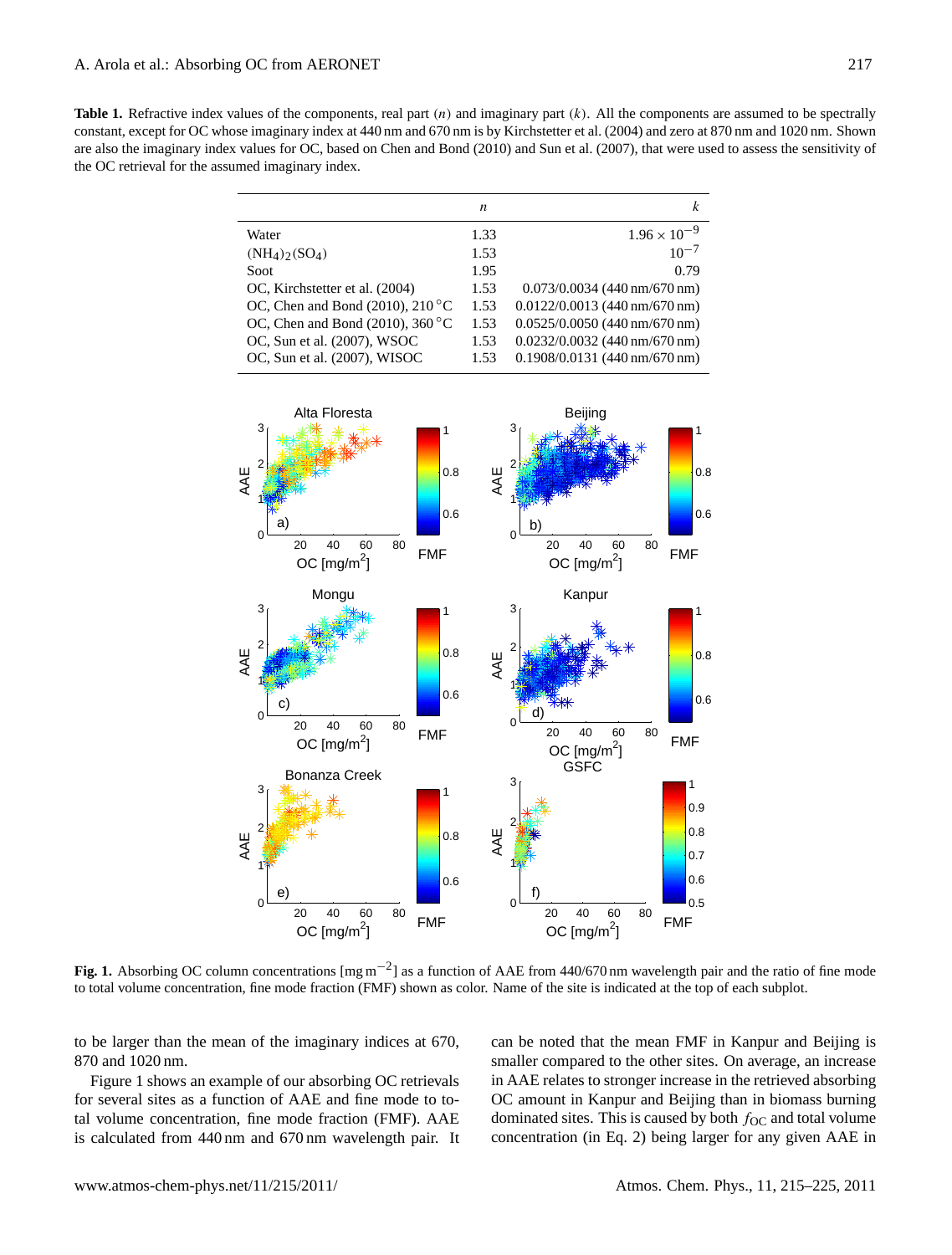

**Fig. 2.** Mean absorbing OC concentration (mg m−<sup>2</sup> ) inferred from AERONET-retrieved imaginary indices for September.

these sites. [Russell et al.](#page-10-4) [\(2010\)](#page-10-4) and [Shinozuka et al.](#page-10-12) [\(2009\)](#page-10-12) showed similar relationships between AAE and total organic mass fraction for data over Central Mexico. However, in our case the relationship should be more evident, since we do not include total but absorbing OC.

#### **3 Results**

We included all the AERONET sites and calculated the monthly means of different retrieved parameters at  $5 \times 5^{\circ}$ boxes. This means that in some regions several sites are included within one  $5 \times 5^{\circ}$  degree box, particularly in Europe and US. In addition, it was required that each month includes at least 10 measurements. We also stress that since we used Level-2 data, our retrievals are essentially restricted to the cloud-free cases with AOD at 440 nm larger than 0.4 and solar zenith angle larger than 50◦ . This will bias the concentrations towards high values in many locations and months.

[Schuster et al.](#page-10-6) [\(2005\)](#page-10-6) did not include OC as a possible absorbing component, and estimated that this causes a positive bias of less than 9% in their retrieval of black carbon, when organic carbon aerosols are present. Therefore, by including organic carbon in this retrieval not only allows estimates for absorbing OC, but it leads to more accurate BC concentrations. [Koch et al.](#page-9-5) [\(2009\)](#page-9-5) compared modeled BC concentrations against available measurements (including an updated version of [Schuster et al.](#page-10-6) [\(2005\)](#page-10-6) data set) and found underestimation of BC by global models and relatively large diversity between different global aerosol models. Part of this can be attributed to a systematic bias caused by neglecting wavelength dependence in AERONET- retrieved absorption. However, this is not a major explanation, since the difference between modeled and measurement-based BC was much larger in many cases.

Figure 2 shows the retrieved monthly mean absorbing organic carbon column concentration (in mg m−<sup>2</sup> ) in September. During this month, that includes most data and sites, the values of absorbing OC concentration are very similar in US and Europe (around 2–6 mg  $m^{-2}$ ), while in the biomass burning regions of South America and South Africa they are typically higher and around 10–15 mg m−<sup>2</sup> . There are also elevated concentrations retrieved in the Top End of the Northern Territory of Australia in September that is within the burning season (e.g [Luhar et al.,](#page-10-13) [2008\)](#page-10-13). [Qin and Mitchell](#page-10-14) [\(2009\)](#page-10-14) classified a large part of the AERONET data as smoke in this region during the burning season, but also with class they called "super-absorptive". This class was distinct with very low single scattering albedo (0.7 at 500 nm) and enhanced absorption at 440 nm. They argued that the most likely source for these "super-absorptive" particles is the burning of Australian hummock grasses (Spinifex), with high levels of both black and organic carbon.

The data from Bonanza Creek in Alaska and also from Moscow and Zvenigorod shows relatively high values, particularly if compared to the BC levels (OC/BC will be shown in the Fig. 4). The grid-box including Beijing and XiangHe (about 55 km apart from each other) shows increased concentrations in China, however this region exhibits the highest values during winter months as shown and discussed later.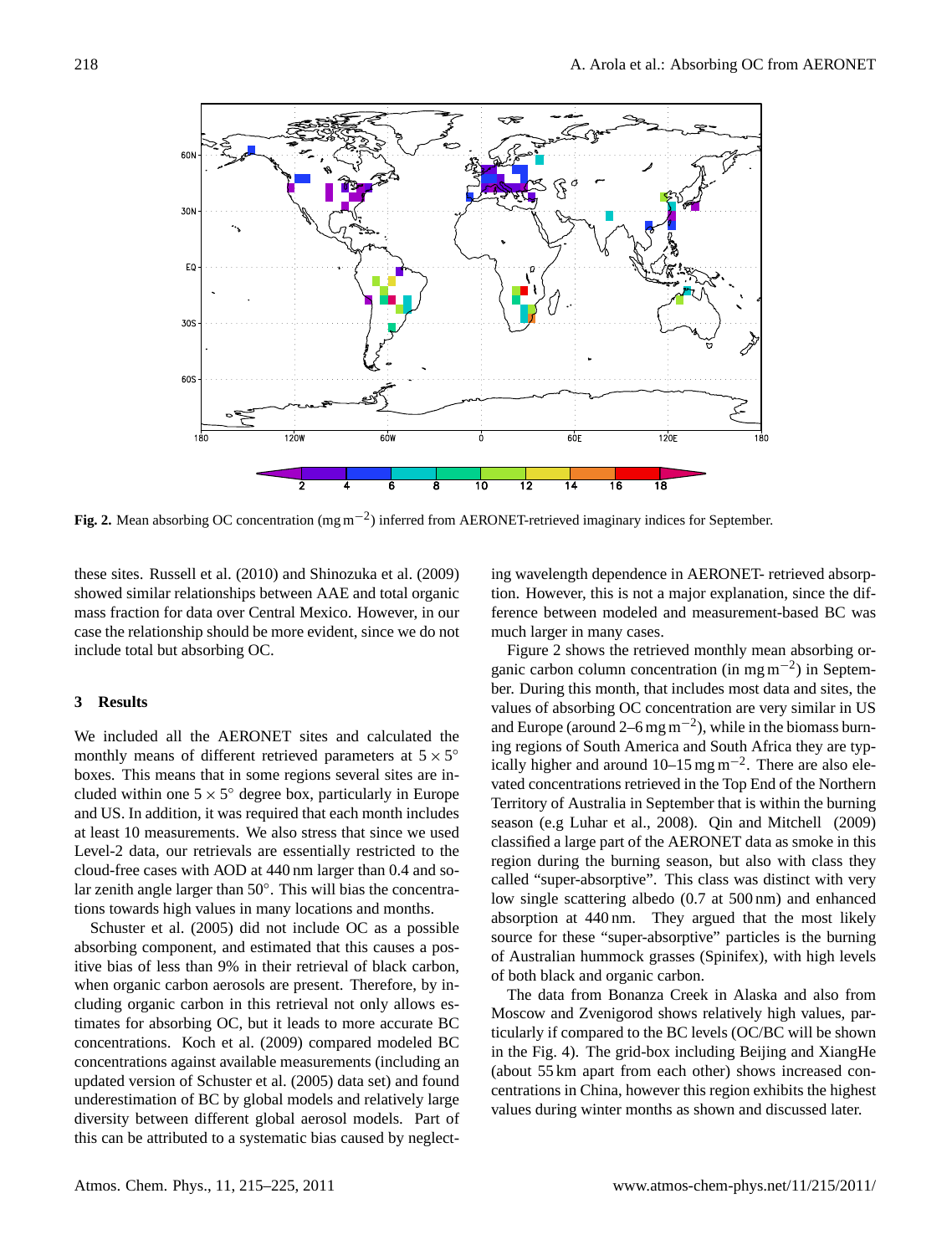| Month | Alta Floresta, Brazil | Beijing, China | Bonanza Creek, Canada | GSFC, USA      | Kanpur, India | Mongu, Zambia  |
|-------|-----------------------|----------------|-----------------------|----------------|---------------|----------------|
|       | $lon = -56.10$        | $lon = 116.38$ | $lon = -148.32$       | $lon = -76.84$ | $lon = 80.23$ | $lon = 23.15$  |
|       | $lat = -9.87$         | $lat = 39.98$  | $lat = 64.74$         | $lat = 38.99$  | $lat = 26.51$ | $lat = -15.25$ |
|       | N/D/Y                 | N/D/Y          | N/D/Y                 | N/D/Y          | N/D/Y         | N/D/Y          |
|       | 0/0/0                 | 89/31/6        | 0/0/0                 | 0/0/0          | 107/48/6      | 2/1/1          |
|       | 0/0/0                 | 74/26/6        | 0/0/0                 | 0/0/0          | 26/15/6       | 0/0/0          |
| 3     | 0/0/0                 | 31/19/6        | 0/0/0                 | 5/4/3          | 6/3/1         | 2/1/1          |
| 4     | 0/0/0                 | 15/11/4        | 0/0/0                 | 6/4/3          | 0/0/0         | 0/0/0          |
|       | 0/0/0                 | 43/29/6        | 3/2/1                 | 50/28/9        | 5/3/1         | 13/5/3         |
| 6     | 0/0/0                 | 52/33/7        | 14/8/3                | 79/44/12       | 1/1/1         | 45/19/5        |
|       | 4/3/1                 | 54/34/8        | 13/10/5               | 72/52/12       | 1/1/1         | 77/42/10       |
| 8     | 189/86/11             | 47/34/7        | 92/28/4               | 80/52/11       | 0/0/0         | 246/103/10     |
| 9     | 140/73/11             | 58/29/6        | 10/3/1                | 53/29/13       | 12/7/3        | 368/131/10     |
| 10    | 78/44/10              | 72/33/7        | 0/0/0                 | 13/9/5         | 21/12/5       | 197/90/11      |
| 11    | 5/5/3                 | 64/26/7        | 0/0/0                 | 7/3/2          | 77/38/7       | 12/10/3        |
| 12    | 5/2/1                 | 61/27/6        | 0/0/0                 | 0/0/0          | 101/50/6      | 0/0/0          |



Fig. 3. Boxplot of monthly absorbing OC [mg m<sup>-2</sup>] for the following sites: Mongu, Beijing, Alta Floresta, Kanpur, Bonanza Creek, and GSFC. Non-overlapping notches indicate that those medians are statistically different. The boxes are drawn with widths proportional to the square-roots of the number of observations in each month.

We studied the seasonal patterns in absorbing organic carbon of selected AERONET-sites with very different aerosol environments. Table 2 gives the information about the locations of these sites and the data volume that was available

for each month. Figure 3 shows the seasonal variation of monthly median absorbing OC at these sites. The left hand side panel includes sites with dominant biomass burning emissions, while the right hand side has mainly urban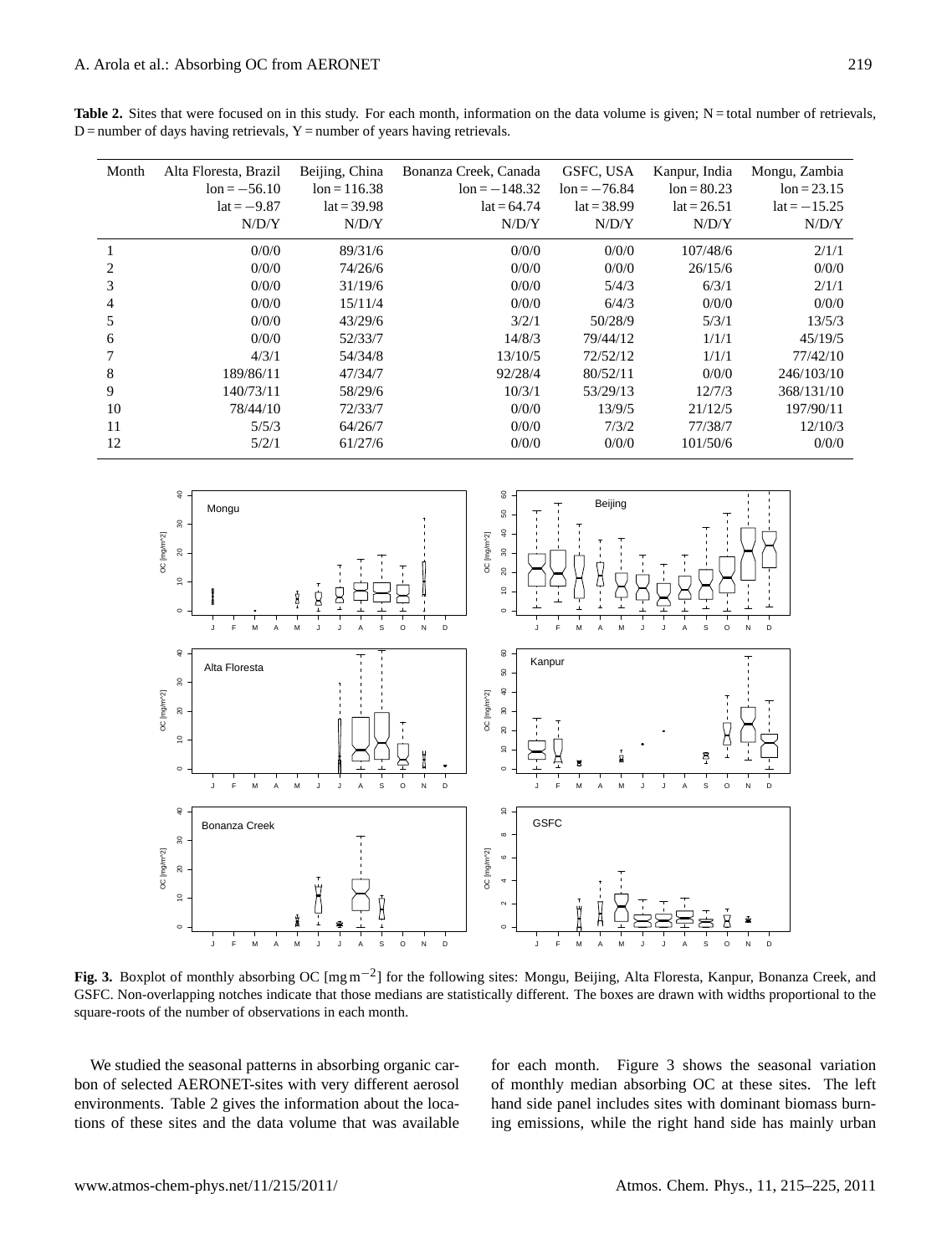

**Fig. 4.** Boxplot of monthly absorbing OC/BC ratio for the following sites: Mongu, Beijing, Alta Floresta, Kanpur, Bonanza Creek, and GSFC.

sites with varying emission sources. Figure 4 shows seasonal OC/BC for the same sites. The data are represented as boxplots with notches, in order to give not only the median but also an impression about the variability in each month. Non-overlapping notches indicate that those medians are statistically different. Moreover, the boxes are drawn with widths proportional to the square-roots of the number of observations in each month. Highest monthly median value of OC/BC is in Bonanza Creek. These OC and BC emissions are mostly from boreal forest fires, OC/BC ratios from boreal forest fires are higher than from extratropical vegetation fires (e.g [Andreae and Merlet,](#page-9-10) [2001\)](#page-9-10). The imaginary refractive index of the Alaska smoke observations, analyzed by [Eck et al.](#page-9-11) [\(2009\)](#page-9-11), showed low values implying small BC fraction, and a very large relative increase towards lower wavelengths, likely resulting from enhanced absorption by OC, which is evident also in our retrievals. From the biomass burning sites, Alta Floresta exhibits somewhat larger OC/BC ratio than Mongu. Alta Floresta is mainly surrounded by tropical forest and to less extent by savanna (Cerrado), while Mongu is mainly surrounded by savanna, evident for instance by the proportions of vegetation types presented in [Ichoku et al.](#page-9-12) [\(2008\)](#page-9-12). Cuiaba Miranda (retrievals not shown) is in the transition zone to Cerrado with less primary forest around than in Alta Floresta, however it exhibits rather similar absorbing OC concentrations. Value for OC/BC based on emission estimates

of OC and BC by Savanna type, given in [Andreae and Merlet](#page-9-10) [\(2001\)](#page-9-10), is about 7.1, while it is 8.0 for Tropical Forest. Given the uncertainties involved in these estimates, the difference is very small, however it is in the same direction than our retrievals of OC/BC for Mongu and Alta Floresta. [Reid et al.](#page-10-15) [\(2005\)](#page-10-15) also reviewed observations on biomass burning emissions and gave ranges for BC/OC (in their Table 2) for different vegetation types. OC/BC for Savanna type (e.g. Mongu) ranges from 4.3–16. The values for boreal forest (e.g. Bonanza Creek) range from 12.5–33. Therefore, against these estimates too, our retrievals are consistent with the in-situ measurements conducted in these environments.

Retrievals in Kanpur (and Gandhi College located also in Indo-Gangetic Plain, retrievals not shown) give relatively high absorbing OC concentrations for October–December period, when very high biomass burning (BB) occurs in this season [\(Tripathi et al.,](#page-10-16) [2005a;](#page-10-16) [Ganguly et al.,](#page-9-13) [2009\)](#page-9-13). Surface measurements of OC [\(Ram et al.,](#page-10-17) [2010\)](#page-10-17) in Kanpur, taking a boundary layer thickness of about 1 km [\(Tripathi et al.,](#page-10-18) [2005b\)](#page-10-18) and assuming that most OC reside within boundary layer, give a columnar OC of 38 mg m−<sup>2</sup> for October-December which is somewhat higher than predicted by the present retrieval, moreover their data show highest OC in December, while our retrieval gives highest absorbing OC amount for November.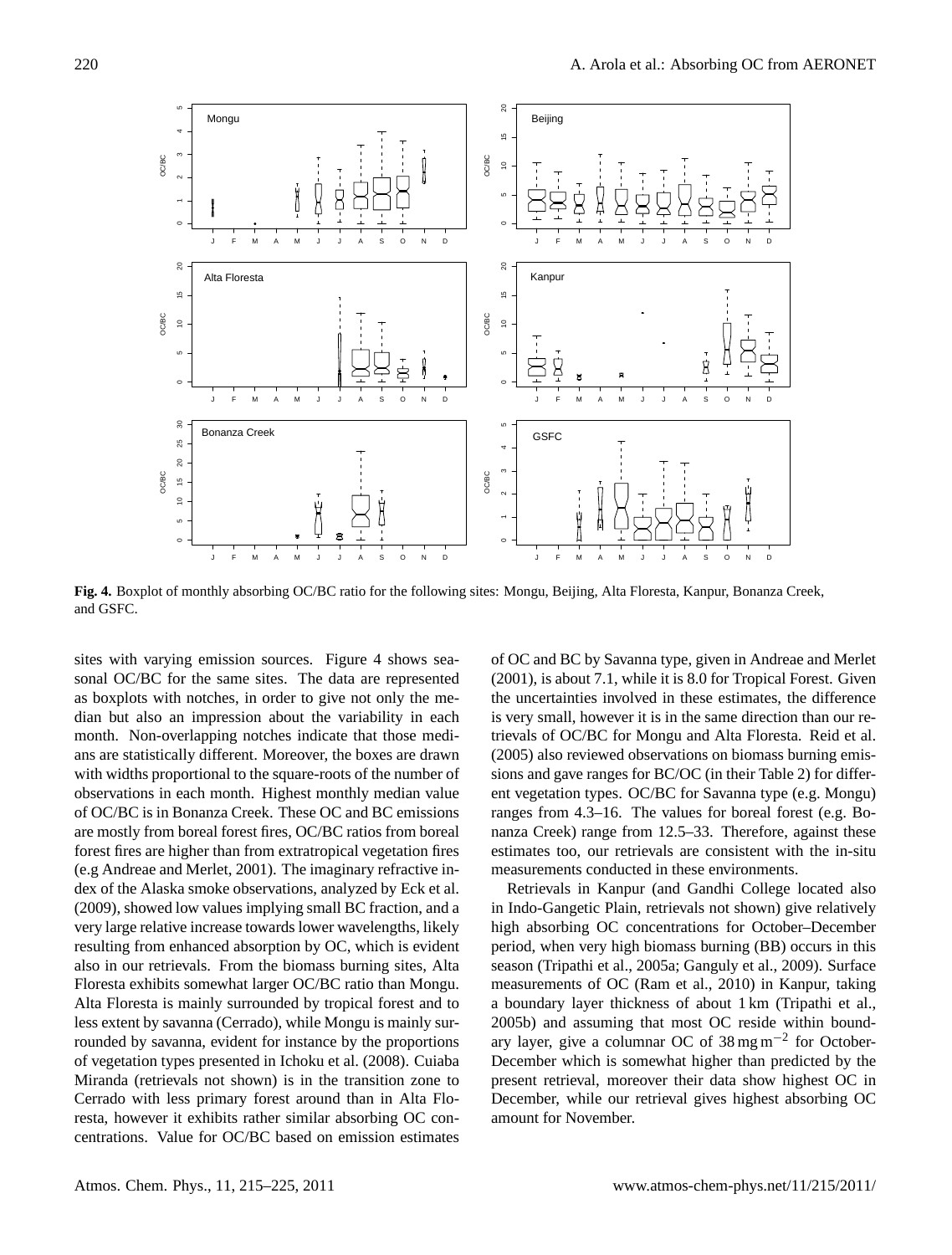| Month | Beijing             | Kanpur              | Mongu               | Alta Floresta |
|-------|---------------------|---------------------|---------------------|---------------|
| 1     | 38.29 (21.92)/5.84  | 16.29 (9.95)/7.45   | $-(-)/-99.00$       | $-(-)$        |
| 2     | 33.20 (19.58)/9.20  | 16.84 (10.27)/8.45  | $-(-)/-99.00$       | $-(-)$        |
| 3     | 28.28 (16.54)/3.85  | $-(-)/10.35$        | $-(-)/-99.00$       | $-(-)$        |
| 4     | 27.81 (16.25)/7.55  | $-(-)/6.69$         | $-(-)/-99.00$       | $-(-)$        |
| 5     | 20.86 (11.79)/6.49  | $-(-)/5.54$         | $5.97(4.08)/-99.00$ | $-(-)$        |
| 6     | 20.22 (11.94)/9.35  | $-(-)/6.99$         | 6.50(4.70)/19.18    | $-(-)$        |
| 7     | 12.74 (8.49)/11.85  | $-(-)/8.57$         | 9.56 (6.39)/22.30   | $-(-)$        |
| 8     | 19.83 (11.78)/11.88 | $-(-)/9.62$         | 16.70 (11.37)/28.04 | 17.65 (13.82) |
| 9     | 22.62 (13.04)/9.90  | 11.04 (7.17)/15.13  | 12.94 (8.57)/26.74  | 19.86 (15.55) |
| 10    | 29.20 (16.43)/8.72  | 32.71 (17.81)/14.60 | 9.40(6.12)/19.21    | 7.94(5.73)    |
| 11    | 41.91 (23.56)/7.86  | 36.74 (20.43)/10.08 | 19.46 (12.57)/14.74 | $-(-)$        |
| 12    | 51.10 (28.85)/7.31  | 20.75 (11.94)/10.97 | $-(-)/-99.00$       | $-(-)$        |

Table 3. Comparison of monthly mean OC (mg m<sup>-2</sup>) from Oslo CTM and those retrieved from AERONET imaginary index. First are the AERONET-based OC concentrations (fine mode only in parenthesis), the model-based OC concentrations after the slash.

The retrieved OC concentrations in some areas that are affected strongly also by urban pollution (e.g. Beijing, Kanpur) are higher than those influenced mainly by biomass burning (e.g. Zambia, Brazil) This may seem first unexpected, however not much is currently known about brown carbon emissions from residential biofuels [\(Venkataraman et al.,](#page-10-19) [2005\)](#page-10-19) or from coal-burning aerosols, for instance, abundantly emitted particularly in these urban areas. Coal in China and other developing countries is widely used and furthermore, in many cases purposefully burnt inefficiently, to prolong the burning time [\(Yang et al.,](#page-10-2) [2009\)](#page-10-2), thus a further increase in brown carbon amount is a likely consequence. [Cao et al.](#page-9-14) [\(2007\)](#page-9-14) reports seasonal surface OC measurements in Beijing that are consistent with [Lin et al.](#page-10-20) [\(2009\)](#page-10-20), we also observe similarly strong seasonality with largest values in winter. [Lin](#page-10-20) [et al.](#page-10-20) [\(2009\)](#page-10-20) explained their high winter-time OC concentrations by significant coal burning during the heating period, particularly in rather close proximity to Beijing AERONET site. Although we tried to exclude the absorption by minerals, it has to be recognized that dust contamination is still possible in our retrievals to some extent. For example, [Han](#page-9-15) [et al.](#page-9-15) [\(2007\)](#page-9-15) showed some rather high concentrations of mineral aerosols in the fine mode during the winter and spring in Beijing, and smaller amounts in the summer and fall.

Table 3 includes the comparison of monthly mean OC against modeling result from Oslo CTM-2 model [\(Myhre](#page-10-21) [et al.,](#page-10-21) [2009;](#page-10-21) [Myhre,](#page-10-0) [2009\)](#page-10-0). The model-based monthly mean OC data were taken from the cases when AOD at 440 nm was larger than 0.4, to be consistent with this same requirement in the AERONET Level-2 data. In the OC retrievals we have used total volume concentration (Eq. 2), in other words equal fractions of organic carbon in the fine and coarse modes. [Schuster et al.](#page-10-6) [\(2005\)](#page-10-6) made this same assumption and moreover justified this being consistent with AERONET inversion where all particles have the same refractive index [\(Dubovik and King,](#page-9-16) [2000\)](#page-9-16). However, in the Table 3 we also include the OC retrievals assuming volume concentration of fine mode only (the value in parenthesis).

The model peak months seem to take place earlier in many of the sites compared to AERONET-based values, which is more evident in Beijing and Kanpur than in BB sites. For instance, in Kanpur the model-based peak values occur in September–October, while highest AERONET-based absorbing OC concentrations are in October-November. The model gives higher OC concentrations in both biomass burning sites if compared to our AERONET-based retrievals. One has to keep in mind that model values take into account all the organic compounds, while our approach effectively gives "absorbing OC"; by definition components causing enhanced absorption at the shortest wavelengths. Measurement-based BC data, applicable to model comparison are sparse, which makes the effort by [Koch et al.](#page-9-5) [\(2009\)](#page-9-5) a very valuable study, also to evaluate the black carbon emissions applied by the models. The column data for OC are even more sparse, so the main motivation for our study was to establish such a data set from the AERONET measurements. Although there are significant uncertainties involved in our approach, mainly due to the fact that there exist numerous organic species with varying absorption characteristics (i.e. imaginary indices that are not well known), we want to emphasize that all the AERONET retrievals were consistently processed. Therefore, arguably the relative patterns, i.e. differences between regions and temporal variability in any given site, likely reveal more about the quality of the model emissions than absolute levels. Even if assuming fine mode concentration only in our retrieval, the model-based OC concentrations in Beijing and Kanpur are lower than our retrievals. Underestimation in absorption optical depth was found in [Sato et al.](#page-10-9) [\(2003\)](#page-10-9) for these sites by both models that they include. They did not consider separately the influence by OC, while they increased both BC and OC to retrieve the best match between two global models and AERONET data.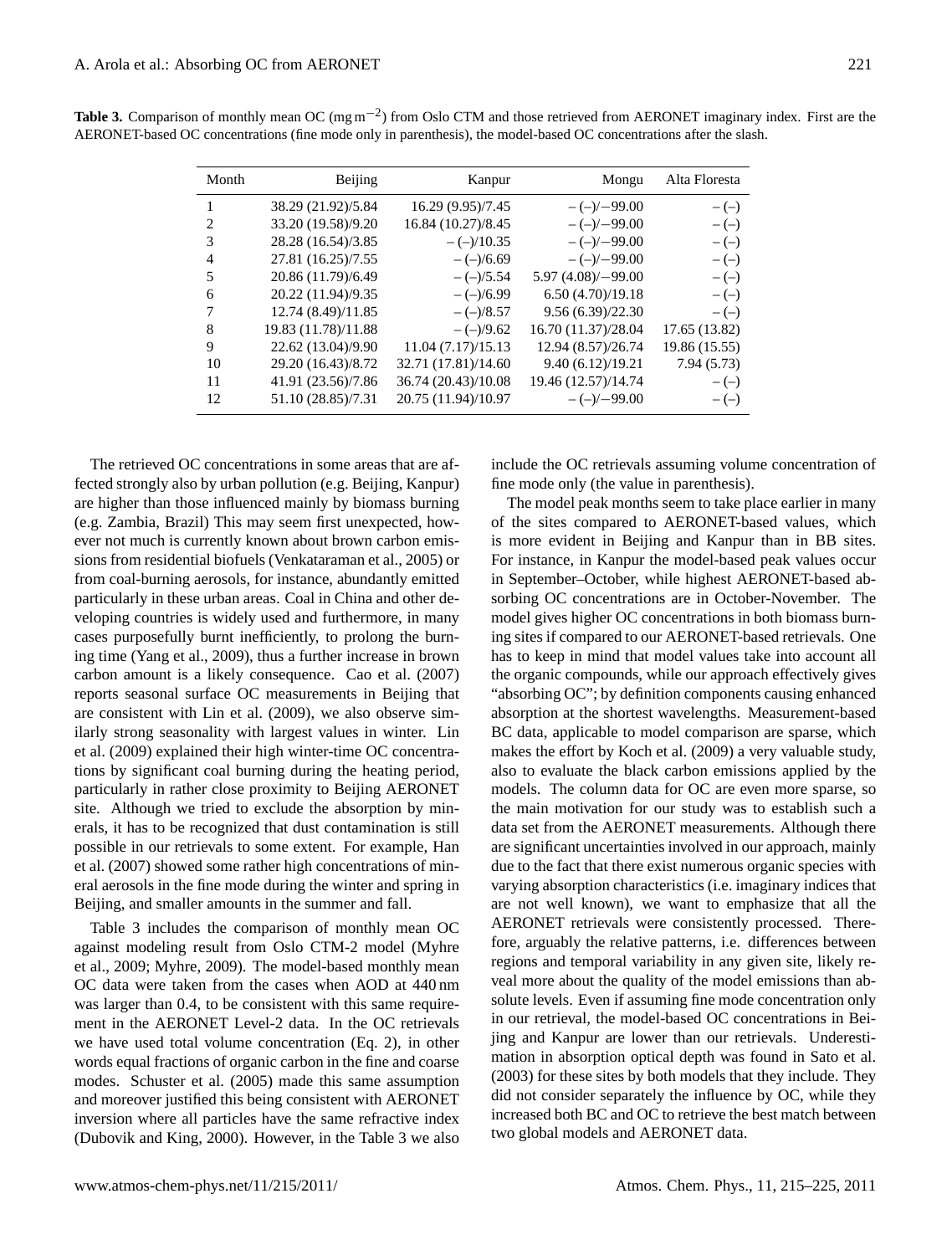There are not many measured refractive indices for OC species available at the wavelengths we are restricted to use now with the AERONET measurements. For instance, [Kanakidou et al.](#page-9-17) [\(2005\)](#page-9-17) (in their Fig. 7) give optical constants of several organic components, most of which taken from [Jacobson](#page-9-18) [\(1999\)](#page-9-18), but all these imaginary indices are around 350 nm or lower. However, in order to carry out a sensitivity of our retrieval approach, we estimated absorbing OC concentrations using imaginary index values reported by [Sun et al.](#page-10-11) [\(2007\)](#page-10-11) and [Chen and Bond](#page-9-9) [\(2010\)](#page-9-9). [Chen and](#page-9-9) [Bond](#page-9-9) [\(2010\)](#page-9-9) values are smaller than those of [Kirchstetter](#page-9-1) [et al.](#page-9-1) [\(2004\)](#page-9-1) used in our study, therefore our retrieved absorbing OC concentrations in turn are lower. By using the refractive indices from [Sun et al.](#page-10-11) [\(2007\)](#page-10-11) and [Chen and Bond](#page-9-9) [\(2010\)](#page-9-9) we estimated the sensitivity of our approach to the assumed imaginary index values. We inferred the imaginary index from  $\frac{\alpha}{\rho}$  (absorption per mass column concentration in  $\text{cm}^2 \text{ g}^{-1}$ ) values provided by [Chen and Bond](#page-9-9) [\(2010\)](#page-9-9) and [Sun](#page-10-11) [et al.](#page-10-11) [\(2007\)](#page-10-11), assuming the same density we used in our retrieval  $(1.2 \text{ g cm}^{-3})$ . Table 1 shows the imaginary index values at 440 nm and 670 nm from [Sun et al.](#page-10-11) [\(2007\)](#page-10-11) and [Chen](#page-9-9) [and Bond](#page-9-9) [\(2010\)](#page-9-9) that we used in our sensitivity study. Figure 5 shows the monthly mean absorbing OC concentrations for Mongu with the two different imaginary index spectra from [Chen and Bond](#page-9-9) [\(2010\)](#page-9-9), for  $210\degree$ C and 360 °C production temperatures and two values from [Sun et al.](#page-10-11) [\(2007\)](#page-10-11), for water soluble organic carbon (WSOC) and water-insoluble organic carbon (WISOC). The relative changes in absorbing OC, due to these same different refractive index values, are similar in any other site. It is clear that the retrieved absorbing OC concentrations are sensitive to the assumed imaginary index. If lower values of imaginary index for 440 nm and 670 nm are used in our retrieval instead of [Kirchstetter](#page-9-1) [et al.](#page-9-1) [\(2004\)](#page-9-1), significantly higher absorbing OC concentrations are retrieved for these biomass burning sites. In an ideal situations, there were regionally varying and ecotype dependent imaginary index values in our retrieval. Unfortunately, currently there are not sufficient data for this purpose. However, with the sensitivity study we wanted to highlight the importance of the imaginary index data in this kind of approach.

Figure 6 shows the normalized frequency of mass absorption efficiency (MAE) of organic carbon at 440 nm, assuming the same imaginary index values for OC and shown in same colors as in the previous figure. The curves in each figure are normalized with the data amount of that site and can be therefore compared in interpreting how the MAE data are distributed. Moreover, y-axis is shown only up to 10, in order to focus more clearly on the range where most MAE values exist. Same six sites are included than in the Figs. 3 and 4.



**Fig. 5.** Monthly mean absorbing OC  $[\text{mg m}^{-2}]$  for Mongu, assuming different imaginary index values for OC. [Kirchstetter et al.](#page-9-1) [\(2004\)](#page-9-1) based values correspond to the retrievals presented in this paper. Sensitivity study was carried out applying also imaginary index values presented in [Chen and Bond](#page-9-9) [\(2010\)](#page-9-9) for two production temperatures and in [Sun et al.](#page-10-11) [\(2007\)](#page-10-11) for water soluble (WSOC) and water-insoluble organic carbon (WISOC).

The absorption by black carbon at  $440 \text{ nm}$ ,  $\tau_{\text{abs BC}}$ , was estimated by extrapolating from absorption optical depth at 670 nm using an AAE of 1. Then the difference between the AERONET-measured absorption optical depth,  $\tau_{\text{abs}}$ , and the estimated absorption optical depth by black carbon at 440 nm was assumed to be due to the organic carbon. MAE is then absorption optical depth by organic carbon divided by the retrieved absorbing organic carbon.

$$
MAE = \frac{\tau_{\text{abs}} - \tau_{\text{abs BC}}}{[OC]},
$$
\n(3)

These histograms provide another approach to assess the uncertainty in our retrieval. Intrinsic parameters like MAE are sensitive to aerosol size and composition (but not to the aerosol mass) and remain relatively constant with respect to altitude in well-mixed aerosol layers. Since intrinsic parameters are not sensitive to the physical thickness of the aerosol layer, MAE is a better parameter for comparison to surface measurements than column aerosol volume (or mass) in regions dominated by a single aerosol layer.

As an additional uncertainty in our MAE estimate, it must be noted that the absorption Angstrom exponent can deviate from one (i.e.,  $AAE \neq 1$ ) for black carbon particles that are sufficiently large or internally mixed with other aerosols [\(Bohren and Huffman,](#page-9-19) [1983;](#page-9-19) [Bond,](#page-9-20) [2001;](#page-9-20) [Lack and Cappa,](#page-10-22) [2010\)](#page-10-22).

Some estimates of MAE of OC have been published. [Barnard et al.](#page-9-21) [\(2008\)](#page-9-21) summarize in their Fig. 5 their estimates with those from [Sun et al.](#page-10-11) [\(2007\)](#page-10-11) and [Kirchstetter et al.](#page-9-1) [\(2004\)](#page-9-1), giving MAE range at 440 nm from 1 to 3. Most of our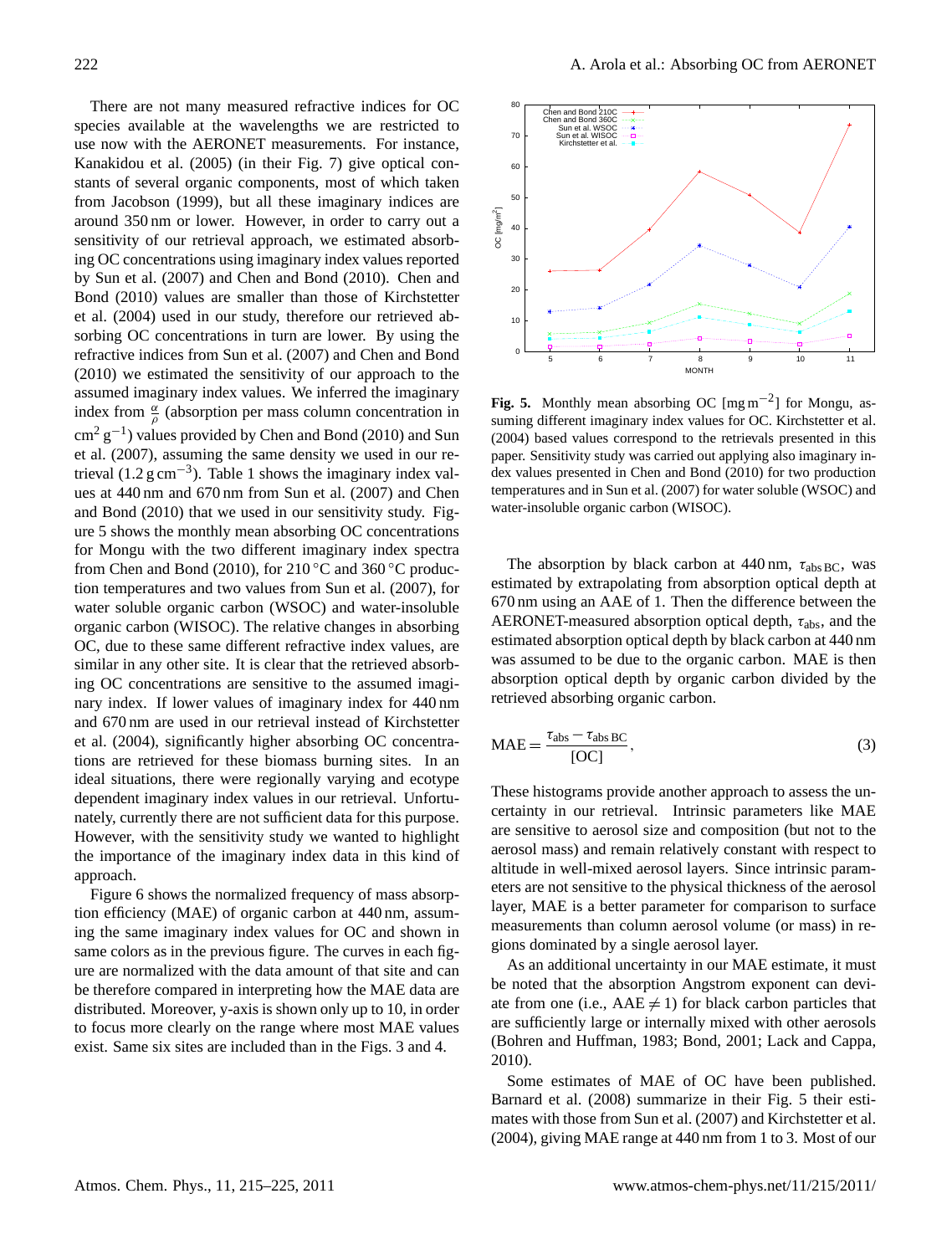

**Fig. 6.** Normalized frequency of mass absorption efficiency (MAE) of organic carbon in  $m^2 g^{-1}$ , assuming the same imaginary index values for OC than in the Fig. 5. Following sites are included: Mongu, Beijing, Alta Floresta, Kanpur, Bonanza Creek, and GSFC.

MAE values lie in that range when assuming imaginary index for OC from [Kirchstetter et al.](#page-9-1) [\(2004\)](#page-9-1) or [Chen and Bond](#page-9-9) [\(2010\)](#page-9-9) at  $360^{\circ}$ C.

## **4 Conclusions**

We have used AERONET aerosol spectral refractive indices following an improved methodology of [Schuster et al.](#page-10-6) [\(2005\)](#page-10-6) to obtain columnar absorbing organic carbon (OC) and black carbon contents. One of the main assumptions in this approach is that higher imaginary index values at two shortest wavelengths (440 nm and 670 nm) are attributed to the absorption by organics (brown carbon), when we attempt to exclude the dust absorption. In terms of AAE, this means that AAE values higher than one (which is the estimated value for BC absorption) are due to the light–absorbing organic carbon. The actual retrieved absorbing organic carbon concentration then depends substantially on the assumed imaginary index for 440 nm and 670 nm, as was shown in the Fig. 5. However, given the current uncertainties in our knowledge of formation and absorption properties of organic carbon and lack of global data of absorbing organic carbon, a new approach to estimate both regional (e.g. differences between urban and biomass burning dominated sites) and temporal variability in light–absorbing organics are needed. Our study is a step towards this direction and offers the first AERONET-

based estimates of absorbing organic carbon concentrations. Future work is needed on the refractive indexes of several absorbing OC species, to improve the understanding of abundance of absorbing OC.

Our main findings are:

- 1. We attribute the enhanced absorption at the shortest retrieval wavelength (440 nm) of several AERONET sites to organic carbon. Although we restrict our analysis to fine mode volume concentrations greater than 0.5, some of this enhanced absorption could still be associated with dust contamination. In any case, this enhanced absorption is very relevant for the radiative forcing of the direct aerosol effect.
- 2. There are significant uncertainties in our OC retrievals, mainly due to the imaginary index assumed for OC. There are other sources of uncertainty as well, such as the assumption of OC density.
- 3. Absorbing OC retrievals from Beijing and XiangHe clearly dominates in winter season (up to  $35 \text{ mg m}^{-2}$ ), and they show highest values also in other seasons except for September–November, when retrievals from Kanpur and Gandhi College exhibit highest values due to very high biomass burning occurring in this season. The highest OC concentrations in these areas of China and India are affected likely also by urban pollution,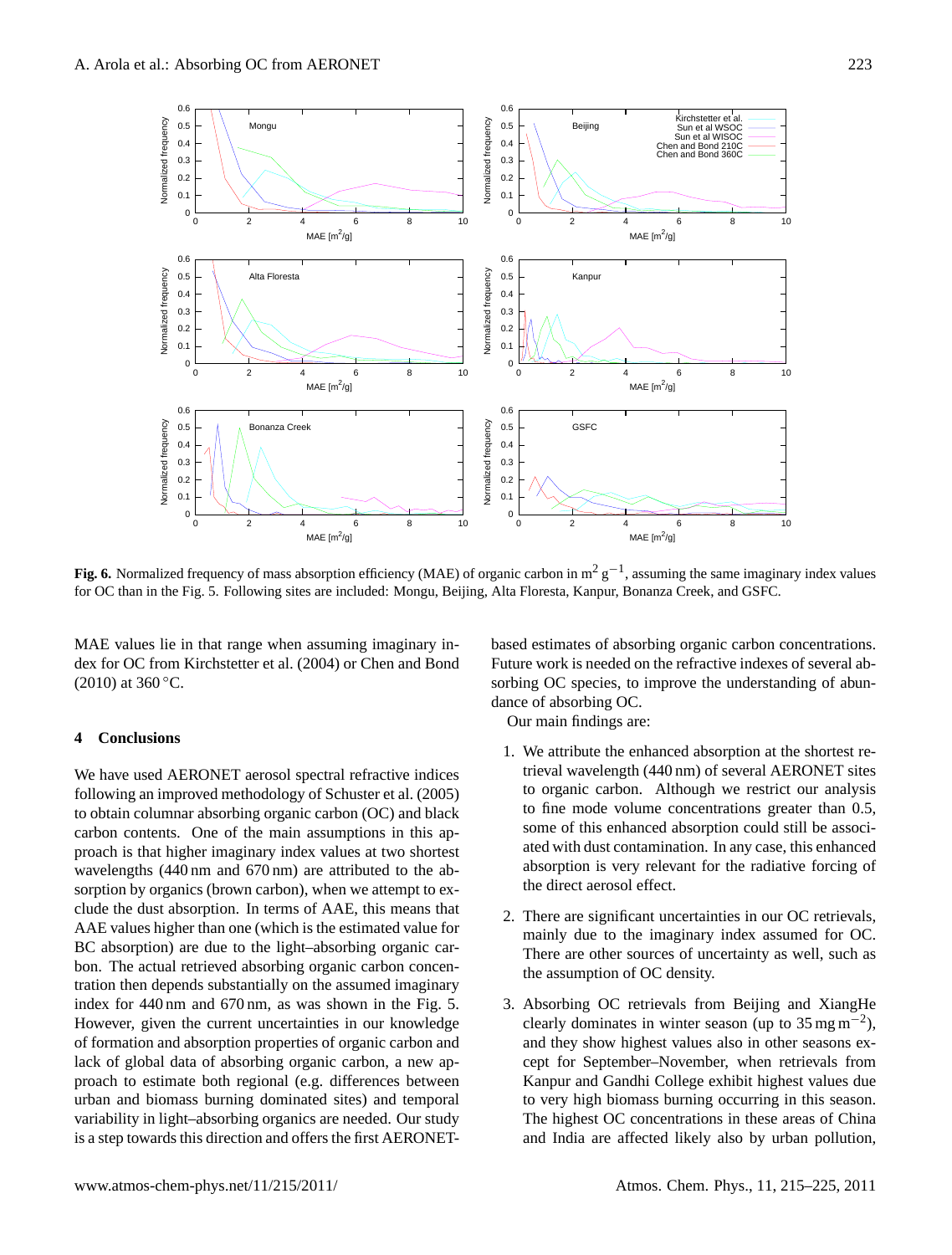industrial sources, and domestic heating. In the summer the values of absorbing OC concentration are very similar in US and Europe (around  $5 \text{ mg m}^{-2}$ ), while in the Southern Hemisphere they are typically around 15–  $20 \,\mathrm{mg}\,\mathrm{m}^{-2}$ .

4. In any season, the grid-box including Beijing and XiangHe exhibits the highest OC/BC ratio, and the one including Kanpur and Gandhi College has also high OC/BC ratio. In the summer season the OC/BC ratios in Alaska and around Moscow were rather high. These OC and BC emissions are mostly from boreal forest fires.

*Acknowledgements.* S. N. Tripathi acknowledges support from Department of Science and Technology, ICRP and Indian Space Research Organisation GBP programmes. S. N. Tripathi was also supported in part by appointment to the NASA Postdoctoral Program at Goddard Space Flight Center, administered by Oak Ridge Associated Universities through a contract with NASA. SK would like to acknowledge Marie Curie project ACI-UV PERG05-GA-2009-247492.

Edited by: J. Quaas

## **References**

- <span id="page-9-2"></span>Alexander, D. T. L., Crozier, P. A., and Anderson, J. R.: Brown carbon spheres in East Asian outflow and their optical properties, Science, 321, 833–836, 2008.
- <span id="page-9-3"></span>Andreae, M. O. and Gelencsér, A.: Black carbon or brown carbon?, The nature of light-absorbing carbonaceous aerosols, Atmos. Chem. Phys., 6, 3131–3148, doi:10.5194/acp-6-3131-2006, 2006.
- <span id="page-9-10"></span>Andreae, M. O. and Merlet, P.: Emission of Trace Gases and Aerosols From Biomass Burning, Global Biogeochem. Cy., 15(4), 955–966, 2001.
- <span id="page-9-21"></span>Barnard, J. C., Volkamer, R., and Kassianov, E. I.: Estimation of the mass absorption cross section of the organic carbon component of aerosols in the Mexico City Metropolitan Area, Atmos. Chem. Phys., 8, 6665–6679, doi:10.5194/acp-8-6665-2008, 2008.
- <span id="page-9-4"></span>Bergstrom, R. W., Pilewskie, P., Russell, P. B., Redemann, J., Bond, T. C., Quinn, P. K., and Sierau, B.: Spectral absorption properties of atmospheric aerosols, Atmos. Chem. Phys., 7, 5937–5943, doi:10.5194/acp-7-5937-2007, 2007.
- <span id="page-9-19"></span>Bohren, C. F and Huffman, D. R.: Absorption and Scattering of Light by Small Particles, New York: Wiley, 1983.
- <span id="page-9-20"></span>Bond, T. C.: Spectral dependence of visible light absorption by carbonaceous particles emitted from coal combustion, Geophys. Res. Lett., 28(21), 4075–4078, doi:10.1029/2001GL013652, 2001.
- <span id="page-9-8"></span>Bond, T. and Bergstrom, R.: Light absorption by carbonaceous particles: An investigative review, Aerosol Sci. Technol., 40(1), 27– 67, 2006.
- <span id="page-9-14"></span>Cao, J. J., Lee, S. C., Chow, J. C., Watson, J. G., Ho, K. F., Zhang, R. J., Jin, Z. D., Shen, Z. X., Chen, G. C., Kang, Y. M., Zou, S. C., Zhang, L. Z., Qi, S. H., Dai, M. H., Cheng, Y., and Hu, K.: Spatial and seasonal distributions of carbonaceous aerosols over China, J. Geophys. Res., 112, D22S11, doi:10.1029/2006JD008205, 2007.
- <span id="page-9-9"></span>Chen, Y. and Bond, T. C.: Light absorption by organic carbon from wood combustion, Atmos. Chem. Phys., 10, 1773–1787, doi:10.5194/acp-10-1773-2010, 2010.
- <span id="page-9-7"></span>Dey, S., Tripathi, S. N., Singh, R. P., and Holben, B.: Retrieval of black carbon and specific absorption over Kanpur city, Northern India during 2001–2003 using AERONET data, Atmos. Environ., 40(3), 445–456, 2006.
- <span id="page-9-16"></span>Dubovik, O. and King, M. D.: A flexible inversion algorithm for retrieval of aerosol optical properties from Sun and sky radiance measurements, J. Geophys. Res., 105(D16), 20673–20696, 2000.
- <span id="page-9-11"></span>Eck, T. F., Holben, B. N., Reid, J. S., Sinyuk, A., Hyer, E. J., O'Neill, N. T., Shaw, G. E., Vande Castle, J. R., Chapin, F. S., Dubovik, O., Smirnov, A., Vermote, E., Schafer, J. S., Giles, D., Slutsker, I., Sorokine, M., and Newcomb, W. W.: Optical properties of boreal region biomass burning aerosols in central Alaska and seasonal variation of aerosol optical depth at an Arctic coastal site, J. Geophys. Res., 114, D11201, doi:10.1029/2008JD010870, 2009.
- <span id="page-9-13"></span>Ganguly, D., P. Ginoux, V., Ramaswamy, D. M., Winker, B. N., Holben, and Tripathi, S. N.: Retrieving the composition and concentration of aerosols over the Indo-Gangetic basin using CALIOP and AERONET data, Geophys. Res. Lett., 36, L13806, doi:10.1029/2009GL038315, 2009.
- <span id="page-9-15"></span>Han, L., Zhuang G., Cheng, S., Li, J., The mineral aerosol and its impact on urban pollution aerosols over Beijing, China, Atmos. Environ., 41(35), 7533–7546, doi:10.1016/j.atmosenv.2007.05.046, 2007.
- <span id="page-9-6"></span>Holben, B. N., Eck, T. F., Slutsker, I., Tanre, D., Buis, J. P., Setzer, A., Vermote, E., Reagan, J. A., Kaufman, Y., Nakajima, T., Lavenu, F., Jankowiak, I., and Smirnov, A.: AERONET – A federated instrument network and data archive for aerosol characterization, Remote Sens. Environ., 66, 1–16, 1998.
- <span id="page-9-12"></span>Ichoku, C., Giglio, L., Wooster, M. J., and Remer, L. A.: Global characterization of biomass-burning patterns using satellite measurements of Radiative Energy, Remote Sens. Environ., 112, 2950–2962, 2008..
- <span id="page-9-0"></span>Intergovernmental Panel on Climate Change (IPCC), Climate Change 2007: The Scientific Basis. Contribution of Working Group I to the Fourth Assessment Report of the Intergovernmental Panel on Climate Change, edited by: Solomon, S., Qin, D., Manning, M., Chen, Z., Marquis, M., Averyt, K. B., Tignor M., and Miller, H. L., Cambridge Univ. Press, New York, 2007.
- <span id="page-9-18"></span>Jacobson, M. Z.: Isolating nitrated and aromatic aerosols and nitrated aromatic gases as sources of ultraviolet light absorption, J. Geophys. Res., 104(D3), 3527–3542, doi:10.1029/1998JD100054, 1999.
- <span id="page-9-17"></span>Kanakidou, M., Seinfeld, J. H., Pandis, S. N., Barnes, I., Dentener, F. J., Facchini, M. C., Van Dingenen, R., Ervens, B., Nenes, A., Nielsen, C. J., Swietlicki, E., Putaud, J. P., Balkanski, Y., Fuzzi, S., Horth, J., Moortgat, G. K., Winterhalter, R., Myhre, C. E. L., Tsigaridis, K., Vignati, E., Stephanou, E. G., and Wilson, J.: Organic aerosol and global climate modelling: a review, Atmos. Chem. Phys., 5, 1053–1123, doi:10.5194/acp-5-1053-2005, 2005.
- <span id="page-9-1"></span>Kirchstetter, T. W., Novakov, T., and Hobbs, P. V.: Evidence that the spectral dependence of light absorption by aerosols is affected by organic carbon, J. Geophys. Res., 109, D21208, doi:10.1029/2004JD004999, 2004.
- <span id="page-9-5"></span>Koch, D., Schulz, M., Kinne, S., McNaughton, C., Spackman, J.